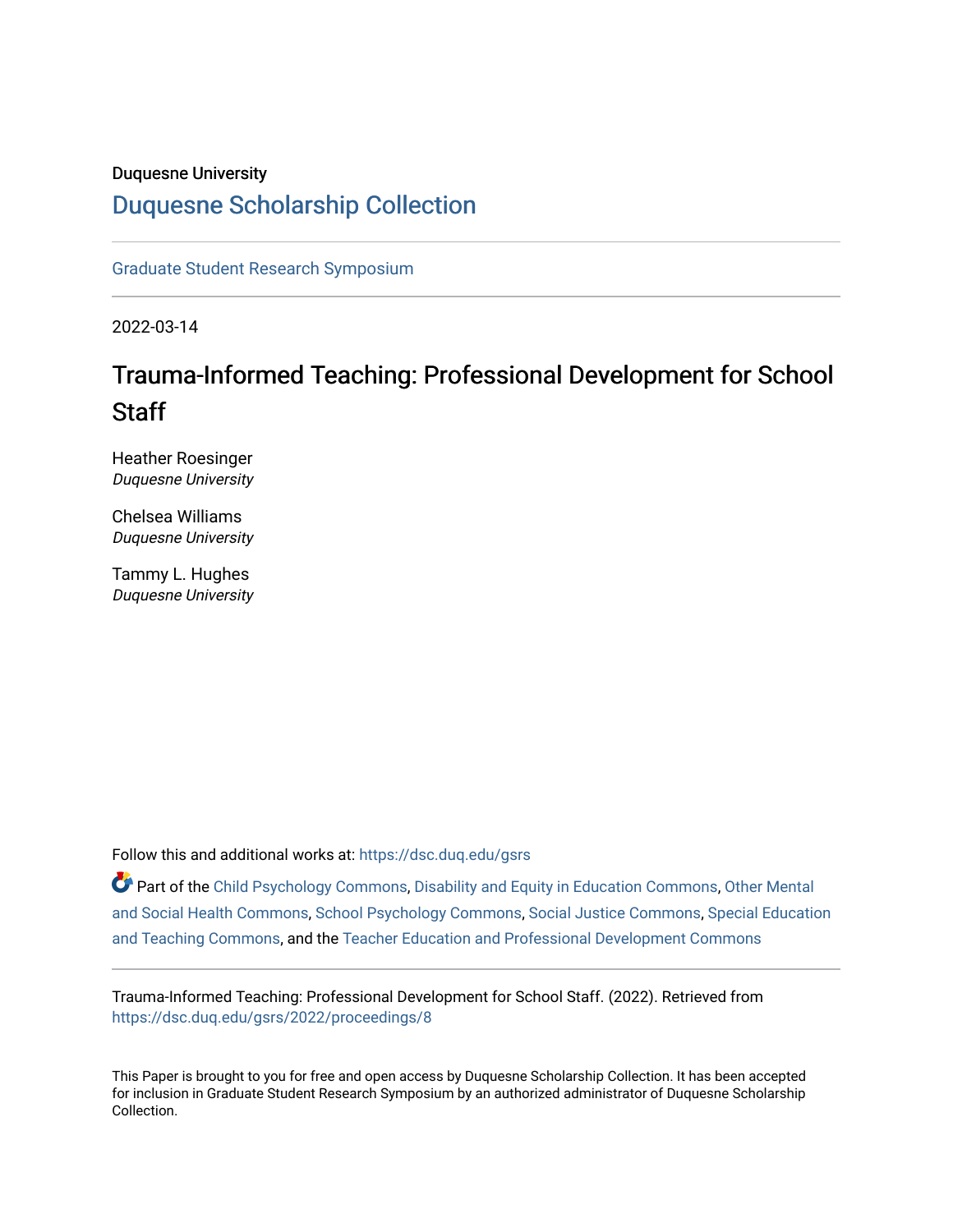# **Trauma-Informed Teaching: Professional Development for School Staff**

Heather Roesinger, MS.Ed

Chelsea Williams, MS.Ed.

Dr. Tammy L. Hughes, Ph.D., ABPP

Duquesne University Graduate School of Education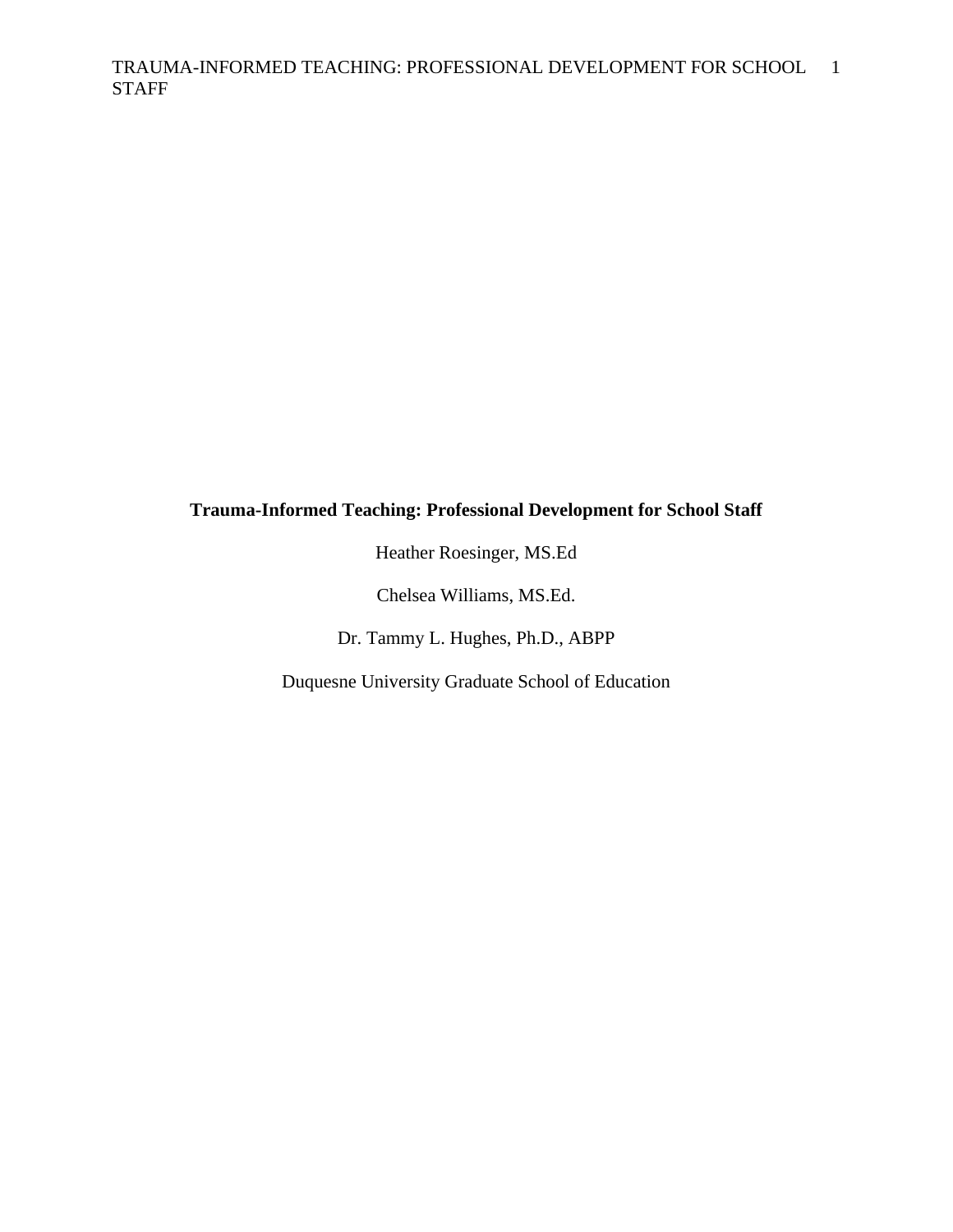#### **Abstract**

Trauma is defined as a response to a negative event that includes both an emotional and physiological component. Two thirds of children experience some form of a traumatic event by the age of 16 (Cavanaugh, 2016). Many youth with disabilities, particularly emotional and behavioral, have experienced trauma and show visible signs of difficulty in the classroom (Cavanaugh, 2016). Trauma-informed schools take a strengths-based approach and focus on building safe, positive environments and relationships. Research has provided evidence that a trauma-informed approach can be instrumental in supporting positive outcomes of children exposed to trauma, but school staff feel ill-equipped to support these students (Maring & Koblinsky, 2013). Thus, professional development within this area is necessary and beneficial.

Four professional development trainings were delivered to school staff working with atrisk students to address: a) the impact of trauma on student learning, b) requirements to build positive student-faculty relationships, c) elements needed for classrooms to be characterized by feelings of safety, and d) how to support staff burnout and compassion fatigue. The Attitudes Related to Trauma Informed Care (ARTIC) and Professional Quality of Life Scale (PROQOL) were used to measure staff's attitudes about trauma-informed instruction. The current study discusses the results of these measures as well as recommendations for school teams.

*Keywords:* childhood trauma, trauma-informed, professional development, special education, alternative education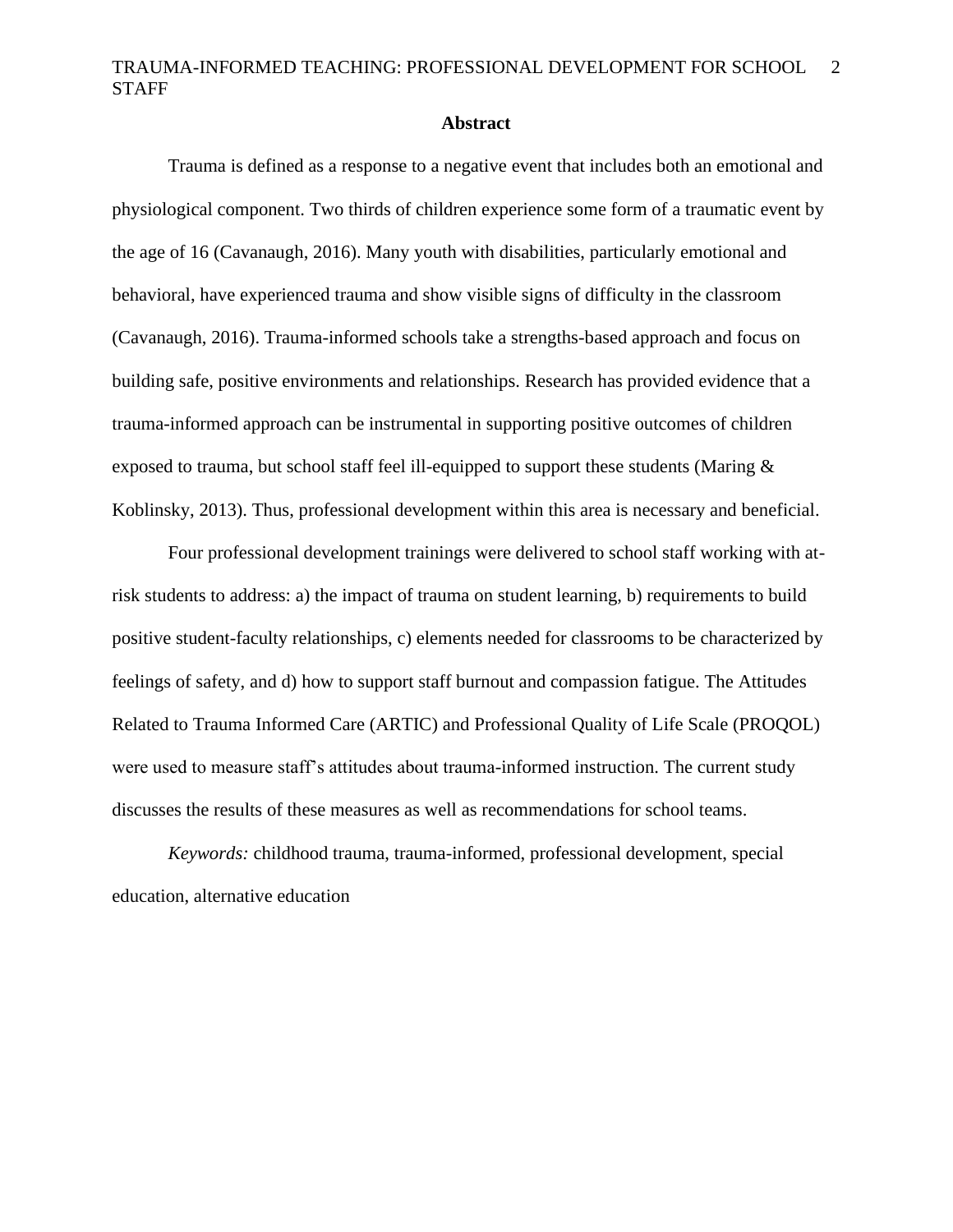#### **Background**

Trauma is defined as a response to a negative event that is characterized by both an emotional and physiological component. Traumatic events may include: physical/sexual abuse, neglect, domestic violence, exposure to community/school violence, natural/manmade disasters, terrorism, suicide, and war (Cavanaugh, 2016). Trauma responses can result in disruptions to emotional regulation, social relationships, and cognitive development, as well as an ability to access previously acquired coping skills (Dvir et al., 2014).

Adverse Childhood Experiences (ACEs) occur during childhood are linked to a variety of physical and mental health problems, including: chronic health problems, early death, mental illness, substance use, social, emotional, and cognitive impairment, high risk behaviors, disability, and negative impact on education, job opportunities, and learning experiences. ACEs and trauma can undermine an individual's sense of safety and stability. Exposure to trauma and ACEs is so pervasive that it has been deemed a public health epidemic (Baker et al., 2015). The impact of exposure can be profound, and in childhood often results in behavioral challenges.

Trauma responses in school manifest as: aggression, attendance problems, depression, inattention, anxiety/withdrawal, and delayed language and/or cognitive development. Many students with disabilities, particularly emotional and behavioral, have experienced trauma and 30% of adolescents with an emotional disturbance have visible signs of PTSD (Cavanaugh, 2016). Within the population of students placed in emotional support and alternative education classrooms, trauma is more concentrated. Teachers that work with these students tend to be more punitive in response to misbehavior. It has been found that black students diagnosed with a disability are three times more likely to be suspended or expelled compared to their white counterparts (Cortiella & Horowitz, 2014). In response to these challenges and the lack of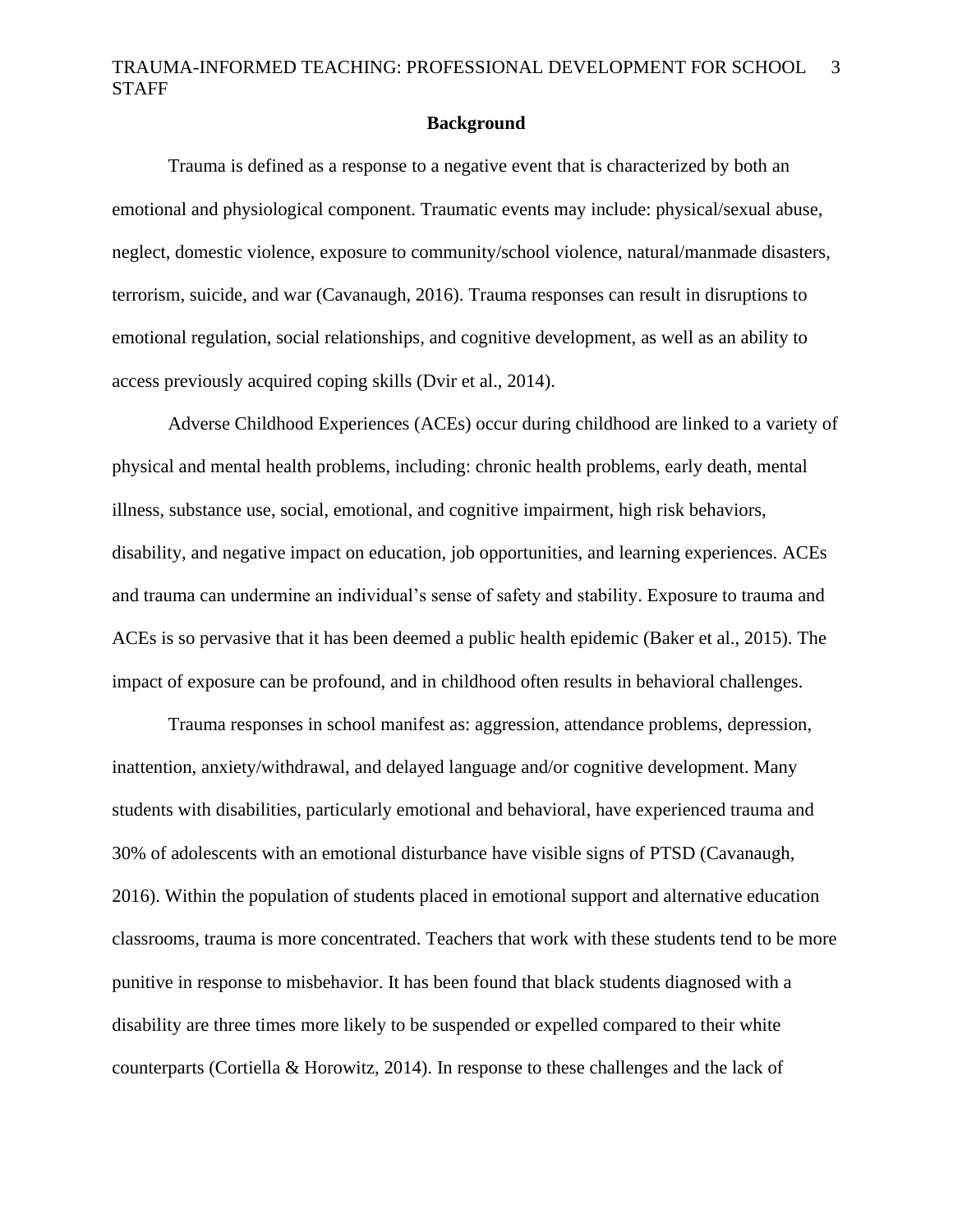evidence supporting traditional discipline procedures, there has been an increase in initiatives helping institutions take a trauma-informed approach to those that they work with (Baker et al., 2015).

Trauma-informed schools take a strengths-based approach and focus on building safe, positive environments and relationships. Research has provided evidence that a trauma-informed approach can be instrumental in supporting positive outcomes of children exposed to trauma, but school staff feel ill-equipped to support these students (Maring  $& K$ oblinsky, 2013). Thus, professional development within this area is necessary and beneficial.

When implementing trauma-informed professional development, it is important to identify learning goals to ensure a comprehensive understanding. Professional development in trauma-informed care (TIC) should cover the following topics: understanding trauma, recognizing the effects on students, families, staff, and communities; identifying a process for implementing trauma-sensitive approaches, and integrating TIC into daily operations (Trauma-Sensitive Schools Implementation Guide, 2021).

With this knowledge, the current study sought to: inquire about school personnel knowledge and attitudes towards TIC, assess the self-care strategies for staff working with at-risk and traumatized children, identify areas of staff needs in trauma-informed skills, identify systemic barriers of implementing TIC, and identify the impact of professional development on attitudes towards both TIC and burnout associated with supporting traumatized students.

#### **Purpose of the Study**

Students within emotional support classrooms and alternative education placements experience higher rates of ACEs and exposure to traumatic events, and the staff that work with these students are subject to experiencing higher rates of burnout, compassion fatigue, and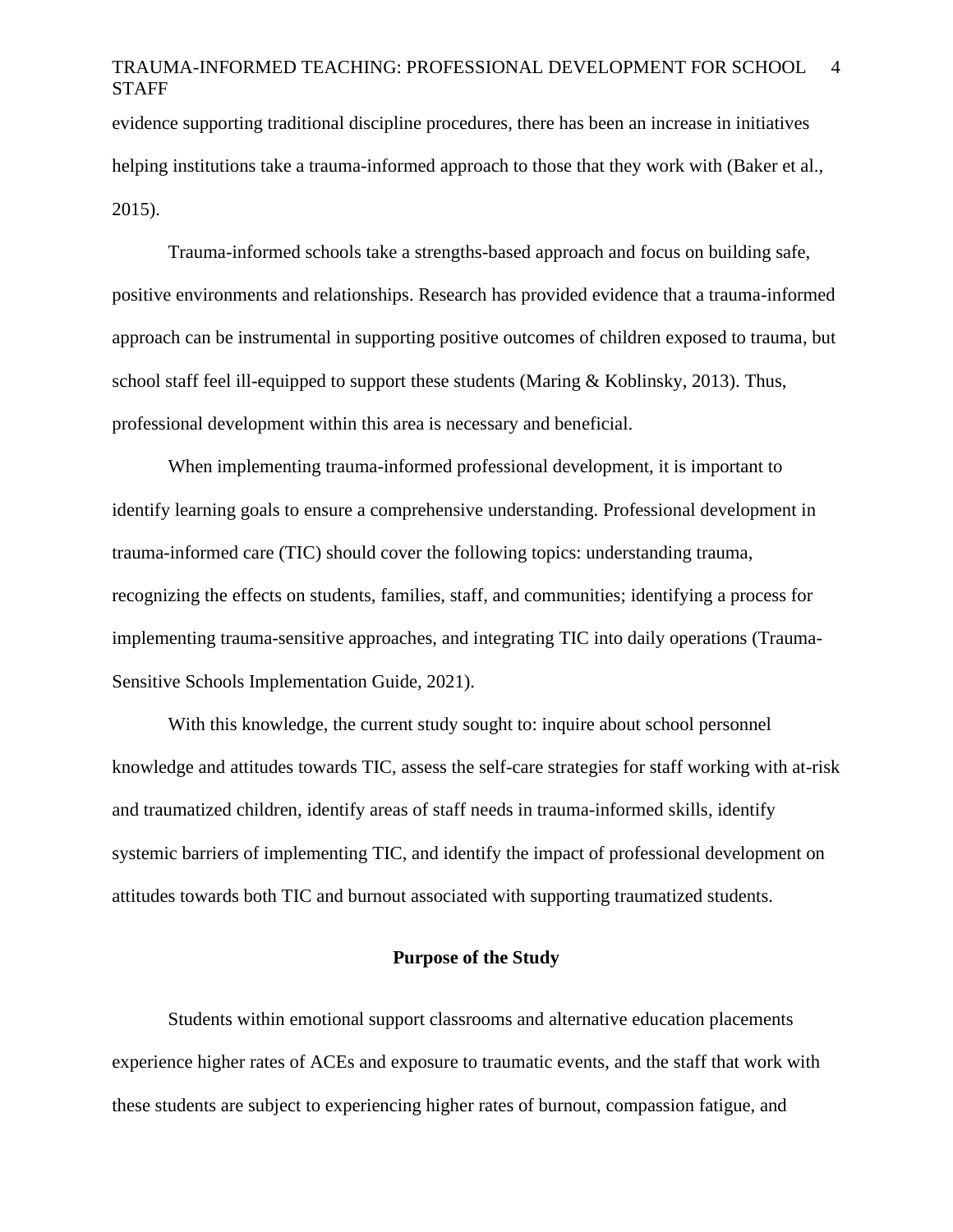secondary traumatic stress as compared to general education teachers (Abraham-Cooks, 2012). Professional development in-line with PA's TIC initiative was provided to school personnel in a mid-sized, low socioeconomic school district. The purpose of this study is to better understand the effects of trauma-informed professional development on school personnel's attitudes towards TIC. The following research question guided this study: Does training on trauma-informed teaching impact school personnel's attitudes towards trauma informed care?

#### **Participant Variables**

There were 23 total participants partaking in professional development consisting of emotional support teachers, alternative education teachers, behavior interventionists, crisis interventionists, and social workers. Of the participants, 54% were male and 46% were female. 74% of participants identified themselves as White and Non-Latino and 26% of participants identified themselves as Black or African American. When asked if they had been previously trained in trauma-informed care, 35% indicated they had been previously trained, and 65% indicated they had not been. When asked if they had previously heard of ACEs, 35% indicated that they had, while 65% indicated they had not. Of those that indicated they had previously heard of ACEs, 100% indicated that they found it "Very Important" to understand ACEs and their potential impact on children in their classrooms.

#### **Implementation**

All participants were asked to complete data gathering measures and professional development trainings. Individual consent was also collected to allow for data analysis throughout and after training. The professional development team used a quasi-experimental design considering pre-post-post (progress monitoring) data. There were three data collection points: Baseline, post 1, and post 2.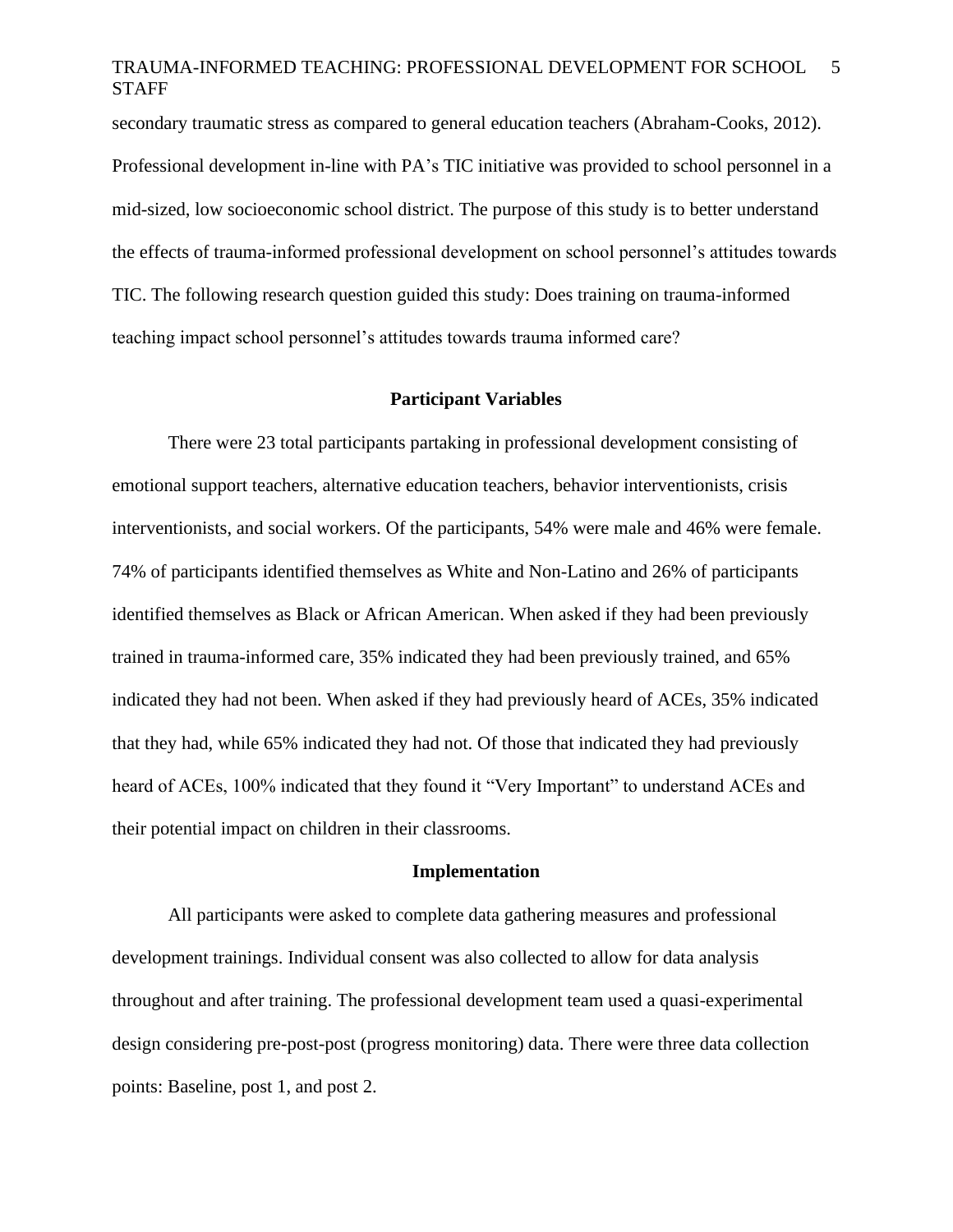At baseline in October 2021, before the start of professional development sessions, participants were asked to complete initial demographic data, the Attitudes Related to Trauma-Informed Care (ARTIC) 45-item scale, and the Professional Quality of Life Scale (ProQOL). Throughout the course of the year, participants were asked to complete a short form of the ARTIC (10-item) to aid in monitoring progress throughout sessions.

#### **Trauma-Informed Care**

The ARTIC is a psychometrically valid and reliable measure created by the Traumatic Stress Institute measuring professionals' attitudes towards TIC. The ARTIC-45 was collected at baseline and includes 45 questions that can be categorized into seven subscales, outlined in Table 1. The results also produce an overall attitude towards trauma-informed care score.

The ARTIC-10 contains 10 questions and was used to monitor progress throughout sessions. This scale produces average scores indicating attitude towards TIC. Both the ARTIC-45 and the ARTIC-10 are found to have acceptable reliability and validity scores. Internal reliabilities were calculated using Cronbach's alpha and were found to be Excellent for the ARTIC-45 ( $a = .93$ ) and Very Good for the ARTIC-10 ( $a = .82$ ). Test-retest validity produced positive results.

#### **Table 1**

| <b>Subscales</b>                                         | <b>Description</b>                                                                                                                   |
|----------------------------------------------------------|--------------------------------------------------------------------------------------------------------------------------------------|
| Underlying causes of<br>problem behavior and<br>symptoms | Emphasizes internal and fixed versus external and malleable                                                                          |
| Response to problem<br>behavior and symptoms             | Emphasizes rules, consequences, and eliminating problem<br>behaviors versus flexibility, feeling safe, and building<br>relationships |

*Subscales of the ARTIC-45 (Education Version)*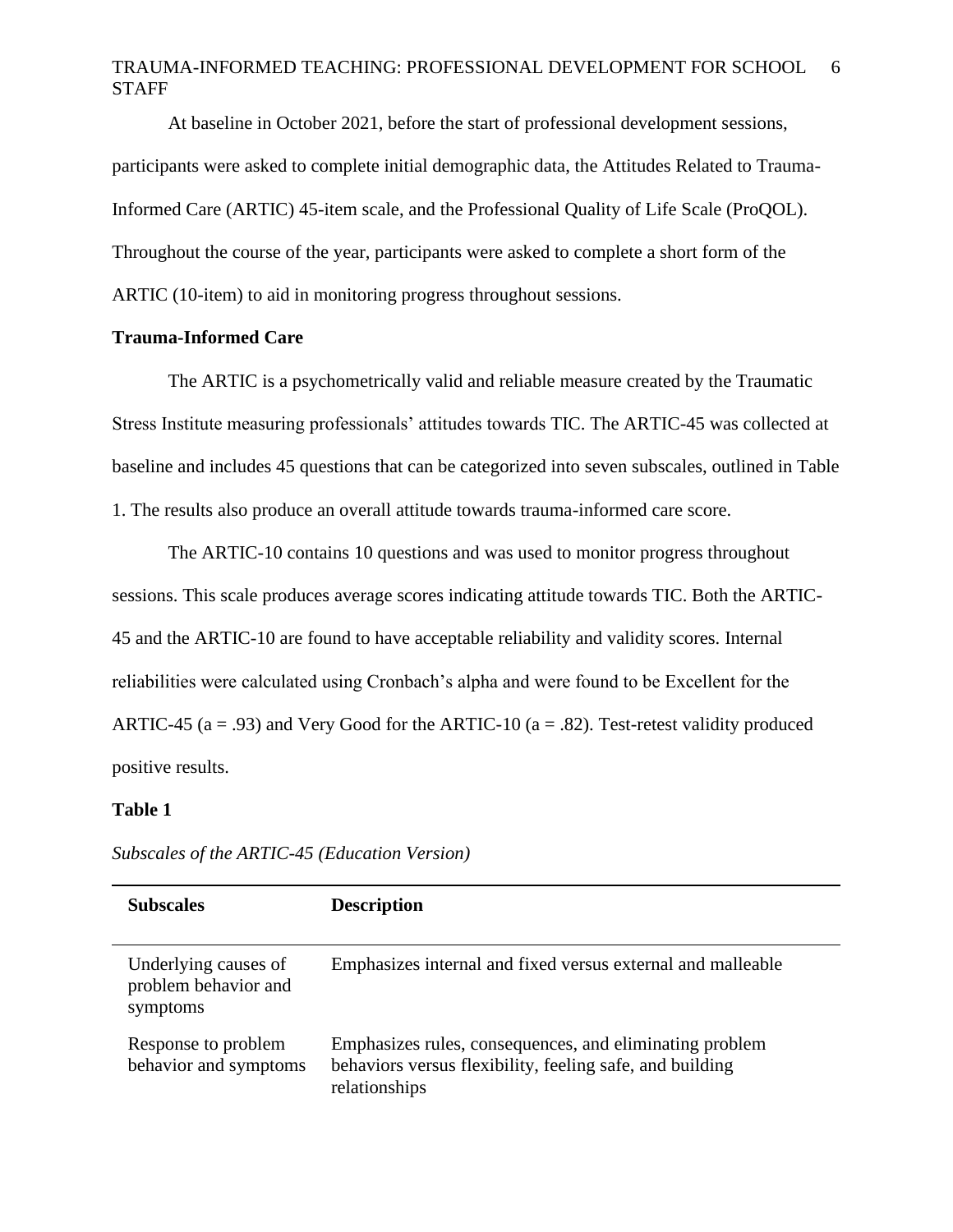| On-the-job-behavior            | Endorses control-focused behaviors versus empathy-focused<br>behaviors                                                                                                                         |
|--------------------------------|------------------------------------------------------------------------------------------------------------------------------------------------------------------------------------------------|
| Self-efficacy at work          | Endorses feeling unable to meet the demands of working with a<br>traumatized population versus feeling able to meet the demands                                                                |
| Reactions to the work          | Endorses underappreciating the effects of vicarious traumatization<br>and coping by ignoring versus appreciating the effects of vicarious<br>traumatization and coping through seeking support |
| Personal support of TIC        | Reports concerns about implementing TIC versus being supportive<br>of implementing TIC                                                                                                         |
| System-wide support<br>for TIC | Reports feeling supported by colleagues, supervisors, and the<br>administration to implement TIC versus not feeling supported                                                                  |

# **Professional Quality of Life**

To measure self-care and burnout, the ProQOL was completed at baseline. The ProQOL is a commonly used measure of the impacts of helping others who experience trauma. The ProQOL has scales measuring compassion satisfaction, burnout, and compassion fatigue, discussed in Table 2. It has been found that the ProQOL has acceptable reliability within each measure: Compassion Satisfaction ( $a = 0.87$ ), Burnout ( $a = 0.72$ ), and Secondary Traumatic Stress ( $a = 0.80$ ). Research also indicates that the scales measure what they are intended to measure (Campbell and Fiske, 1959).

### **Table 2**

*Scales of the Professional Quality of Life Scale (ProQOL 5)*

**Scales Description**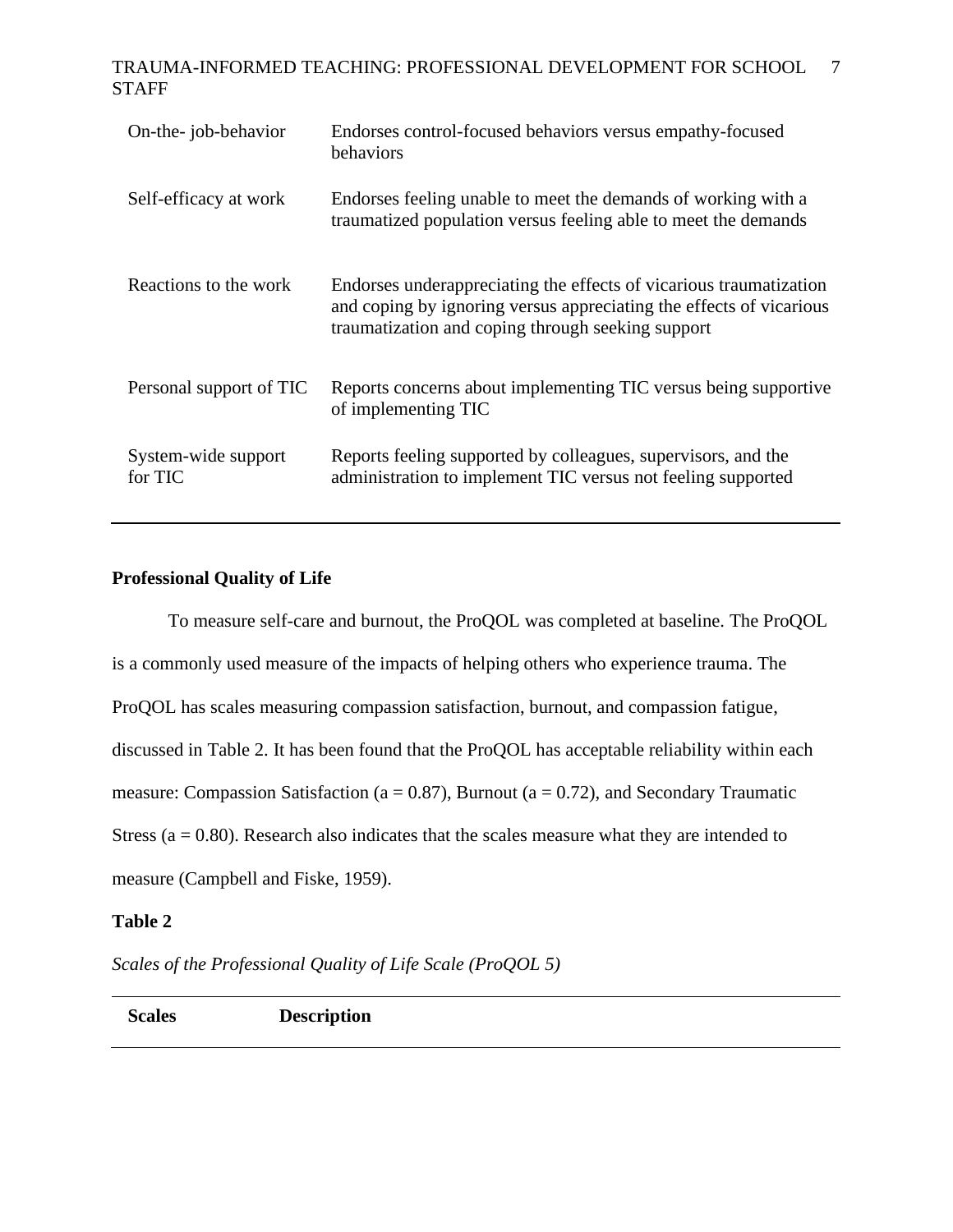| Compassion<br><b>Satisfaction</b><br>(CS)     | The pleasure you derive from being able to do your work well. You may<br>feel positively about your colleagues or your ability to contribute to the<br>work setting or even the greater good of society.                                                                                                                                                                                                                               |
|-----------------------------------------------|----------------------------------------------------------------------------------------------------------------------------------------------------------------------------------------------------------------------------------------------------------------------------------------------------------------------------------------------------------------------------------------------------------------------------------------|
| <b>Compassion</b><br><b>Fatigue (CF)</b>      | Compassion fatigue breaks into two parts. The first part concerns things<br>such as such as exhaustion, frustration, anger and depression typical of<br>burnout. Secondary Traumatic Stress is a negative feeling driven by fear<br>and work-related trauma. It is important to remember that some trauma at<br>work can be direct (primary) trauma. Work-related trauma can be a<br>combination of both primary and secondary trauma. |
| <b>Burnout</b>                                | A subscale of compassion Fatigue (CF). Burnout is associated with<br>feelings of hopelessness and difficulties in dealing with work or in doing<br>your job effectively. These negative feelings usually have a gradual<br>onset. They can reflect the feeling that your efforts make no difference, or<br>they can be associated with a very high workload or a non-supportive<br>work environment.                                   |
| Secondary<br><b>Traumatic Stress</b><br>(STS) | A subscale of Compassion fatigue (CF). STS is about work-related,<br>secondary exposure to people who have experienced extremely or<br>traumatically stressful events. The negative effects of STS may include<br>fear, sleep difficulties, intrusive images, or avoiding reminders of the<br>person's traumatic experiences. STS is related to Vicarious Trauma as it<br>shares many similar characteristics.                         |

#### **Baseline Findings**

Baseline ARTIC-45 data measured school professional's current attitudes towards TIC. Averages of scores can range from 1 to 7, 1 being least trauma-informed, 4 being neutral, and 7 being more trauma-informed. Overall, Social Workers indicated higher scores in all subscales and overall attitudes towards TIC than alternative education and emotional support staff. It is noteworthy that social work staff were the majority of participants previously trained in TIC. Overall, scores for alternative education staff are relatively neutral, with the highest score being in personal support for TIC, and the lowest score being in underlying causes of problem behaviors. Scores for emotional support staff are also relatively neutral, with the highest score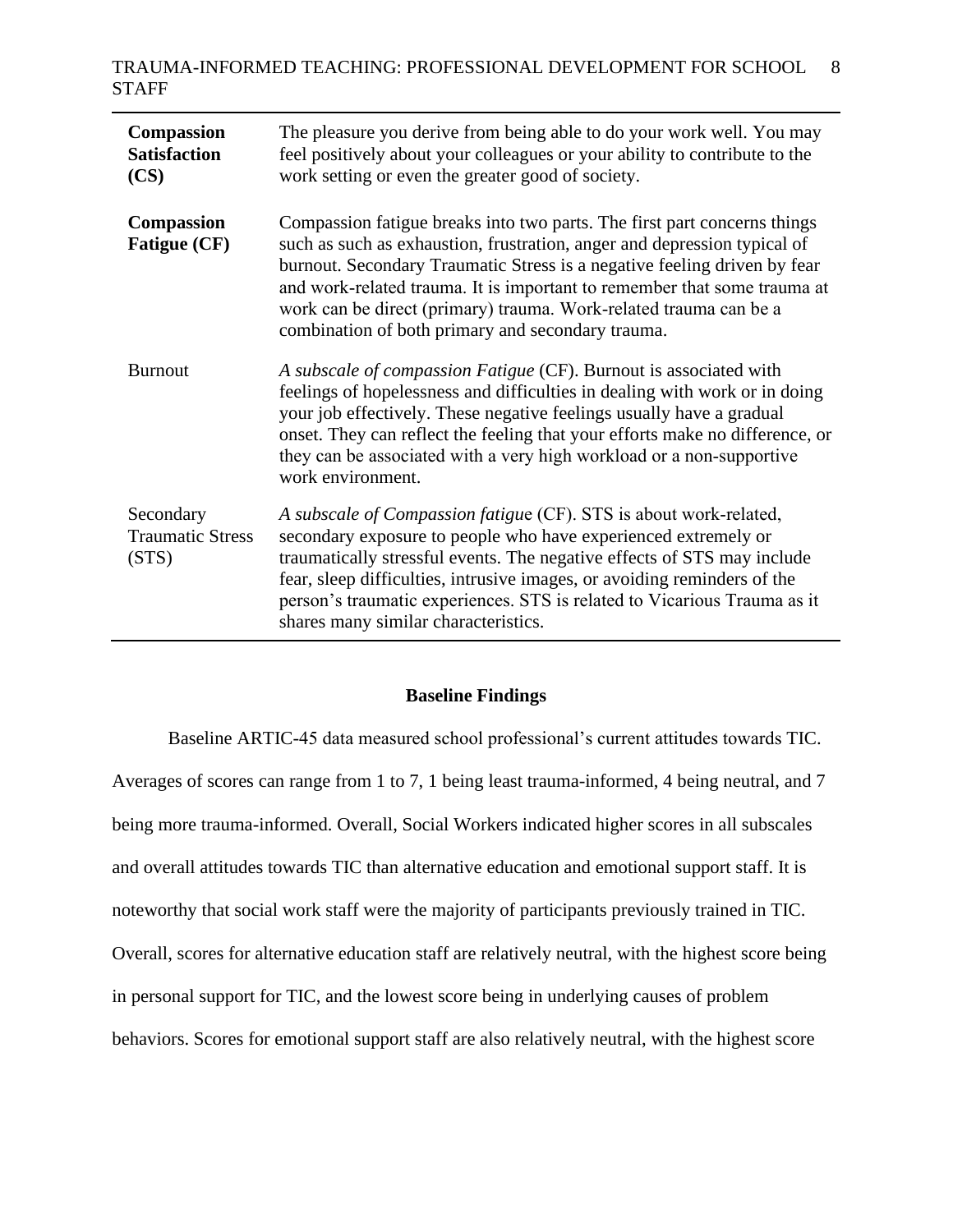being in their on the job behaviors, and lowest being personal support for TIC. Table 3 provides

mean scores for all subscales and the overall ARTIC-45 scores.

#### **Table 3**

#### *ARTIC-45 Baseline Means*

| <b>ARTIC Subscale</b>    | <b>Alternative Education Emotional Support</b> |      | <b>Social Workers</b> |
|--------------------------|------------------------------------------------|------|-----------------------|
| <b>Underlying Causes</b> | 4.31                                           | 4.69 | 5.37                  |
| Responses                | 4.80                                           | 5.06 | 5.43                  |
| On the Job Behaviors     | 5.37                                           | 5.40 | 5.77                  |
| Self-Efficacy            | 5.54                                           | 5.09 | 6.06                  |
| Reactions                | 4.65                                           | 4.76 | 5.14                  |
| Personal Support         | 5.75                                           | 4.15 | 5.58                  |
| <b>System Support</b>    | 5.42                                           | 4.60 | 4.93                  |
| <b>Overall</b>           | 5.08                                           | 4.86 | 5.49                  |

Baseline ProQOL findings measured staff feelings of burnout, compassion fatigue, and secondary traumatic stress. Scores are correlated with the following levels: 22 or less are considered "Low," between 23 and 41 are considered "Moderate," and 42 or more are considered "High." All staff scores fell within the Moderate range for Compassion Satisfaction, indicating they reported moderate feelings of pleasure derived from being able to do their work well. Alternative education staff and social workers reported Low levels of Burnout, indicating low feelings of hopelessness, while emotional support staff reported Moderate levels of Burnout. Alternative education and emotional support staff reported Low levels of Secondary Traumatic Stress, while social workers reported Moderate levels.

### **Table 4**

*ProQOL Qualitative Descriptors*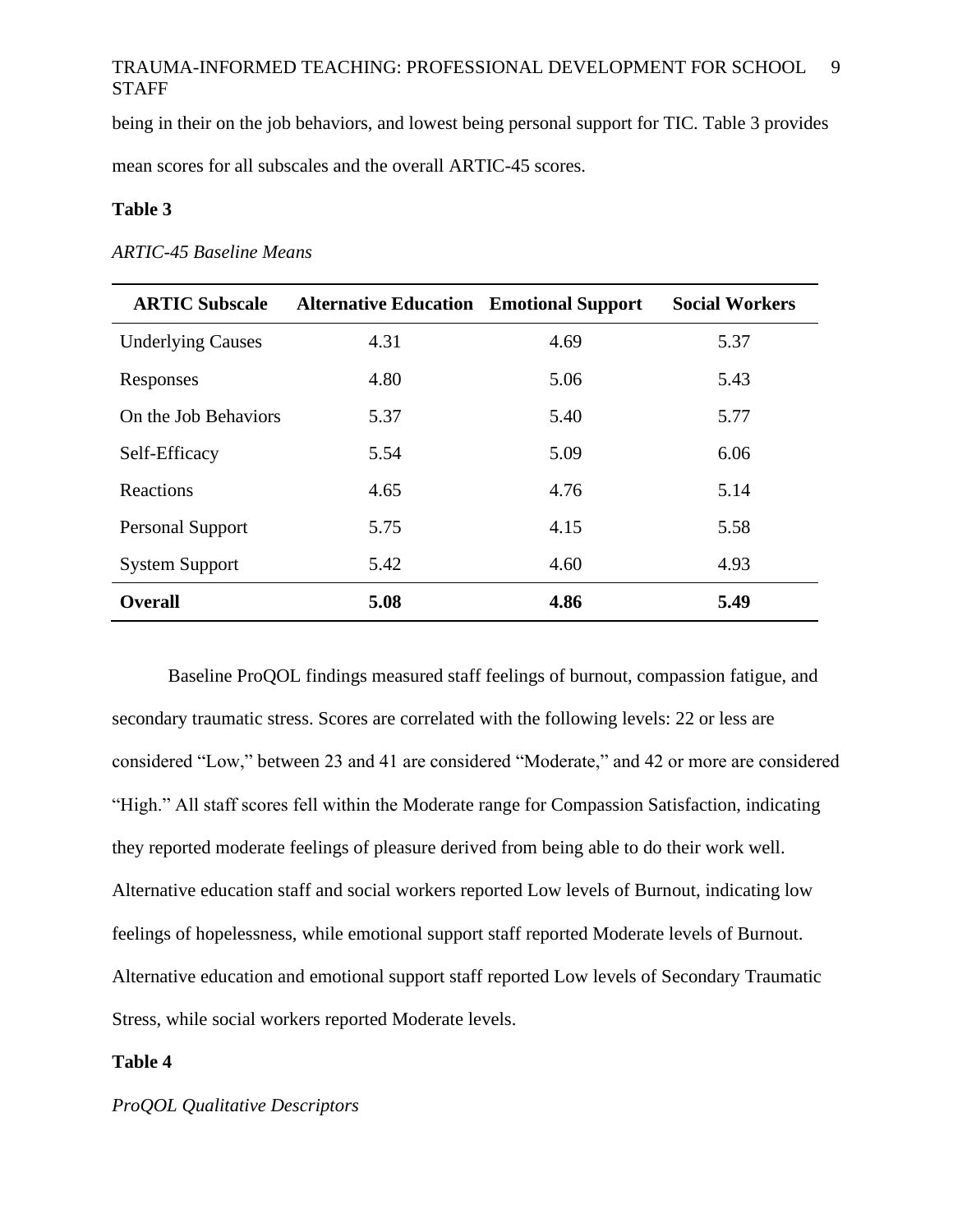| The Sum of STS Questions | Level    |
|--------------------------|----------|
| 22 or less               | Low      |
| Between 23 and 41        | Moderate |
| 42 or more               | High     |

# **Table 5**

| ProQOL Baseline Results |  |  |
|-------------------------|--|--|
|-------------------------|--|--|

| <b>ProQOL Subscale</b>            | <b>Alternative Education Emotional Support Social Workers</b> |    |    |
|-----------------------------------|---------------------------------------------------------------|----|----|
| <b>Compassion Satisfaction</b>    |                                                               |    | 40 |
| Burnout                           | 20                                                            | 23 | 20 |
| <b>Secondary Traumatic Stress</b> | 20                                                            |    | 24 |

### **Professional Development Implementation and Sequence**

## **Session 1: The Impact of Trauma on Student Learning**

The first session discussed a general overview of typical child development, disrupted child development, ACEs, and the prevalence and impact of trauma. It was indicated by staff that much of this information was not previously learned. This session also covered what traumainformed practices are and the relevance of trauma-informed education with their specific group of students.

#### **Session 2: Requirements to Build Positive Student-Faculty Relationships**

Within the second training, implementing trauma-informed and culturally responsive classroom practices was discussed. The professional development team and school personnel discussed issues related to exclusionary practices, punishment, and discipline with traumatized and/or at-risk students.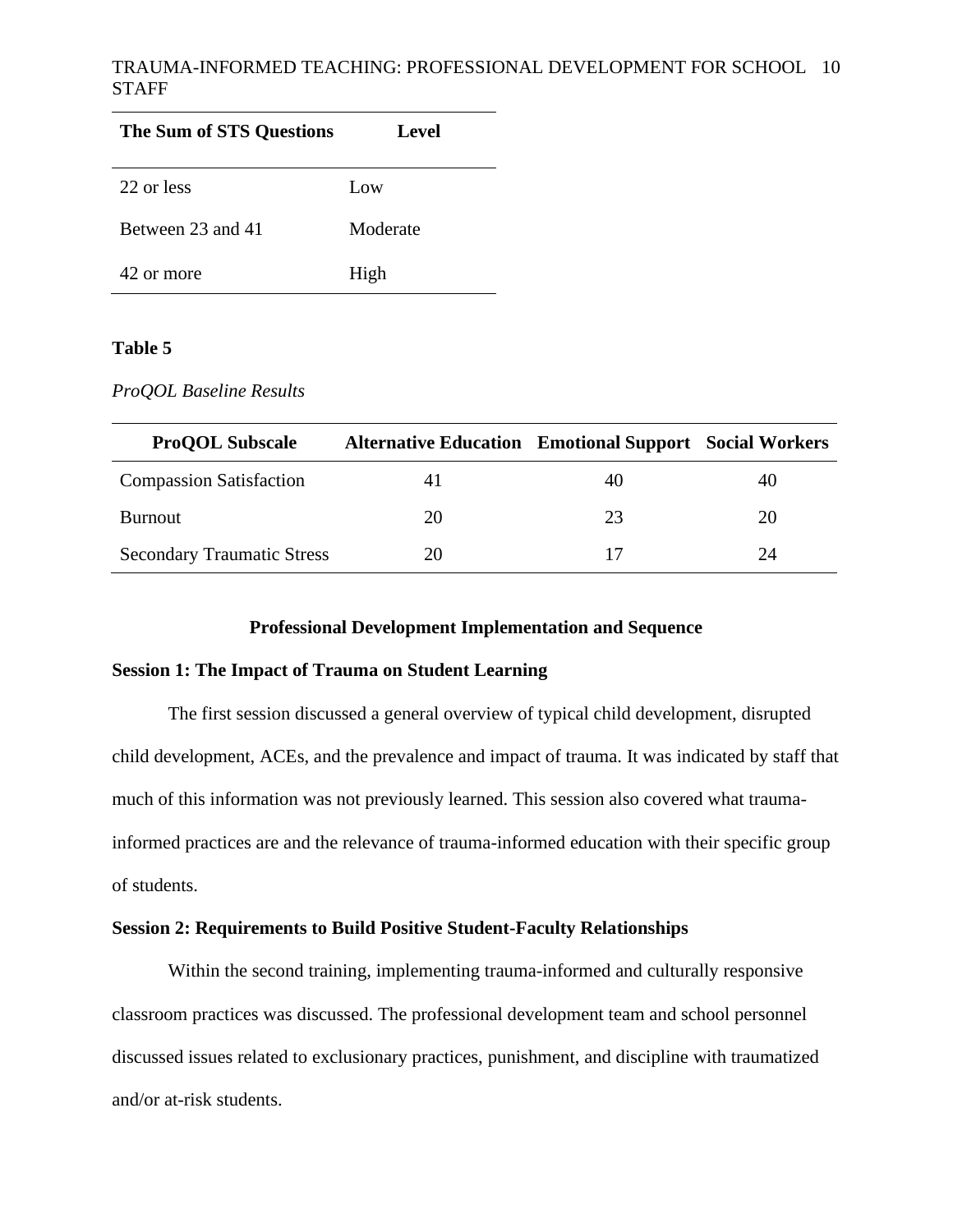#### **Session 3: Elements Needed for Classrooms to be Characterized by Feelings of Safety**

During the third session, culturally responsive classroom practices and trauma-informed practices were further discussed in more detail, identifying specific scenarios to implement techniques in and how to best respond to situations. Restorative practices were discussed as an alternative to exclusionary practices, identifying logical consequences as an alternative to punishment, and the process of identifying triggers and de-escalating behaviors appropriately was also practiced.

#### **Session 4: Supporting Staff Burnout and Compassion Fatigue**

Within the final session, the impact of burnout, secondary traumatic stress, and compassion fatigue was discussed. Staff indicated that they had not previously heard of these terms and were eager to learn more, indicating that with the onset of the COVID-19 pandemic, their jobs have been increasingly difficult. Self-care plans were made with staff and goals were identified for each individual. Further, modeling self-care strategies within the classroom was also discussed.

#### **Findings**

To measure the effects of professional development, progress was monitored twice throughout the year. The ARTIC-10 was used to track progress after sessions, with the first progress monitoring data collected after the third session and after the final session. A paired samples t-test was conducted to determine changes in ARTIC scores throughout the progression of trainings. Results indicated no significant differences in alternative education and social work staff at all three times of analysis. Statistically significant changes were seen in emotional support staff from Baseline to Time 2. Cohen's d was calculated to determine effect size from baseline to the final progress monitoring session.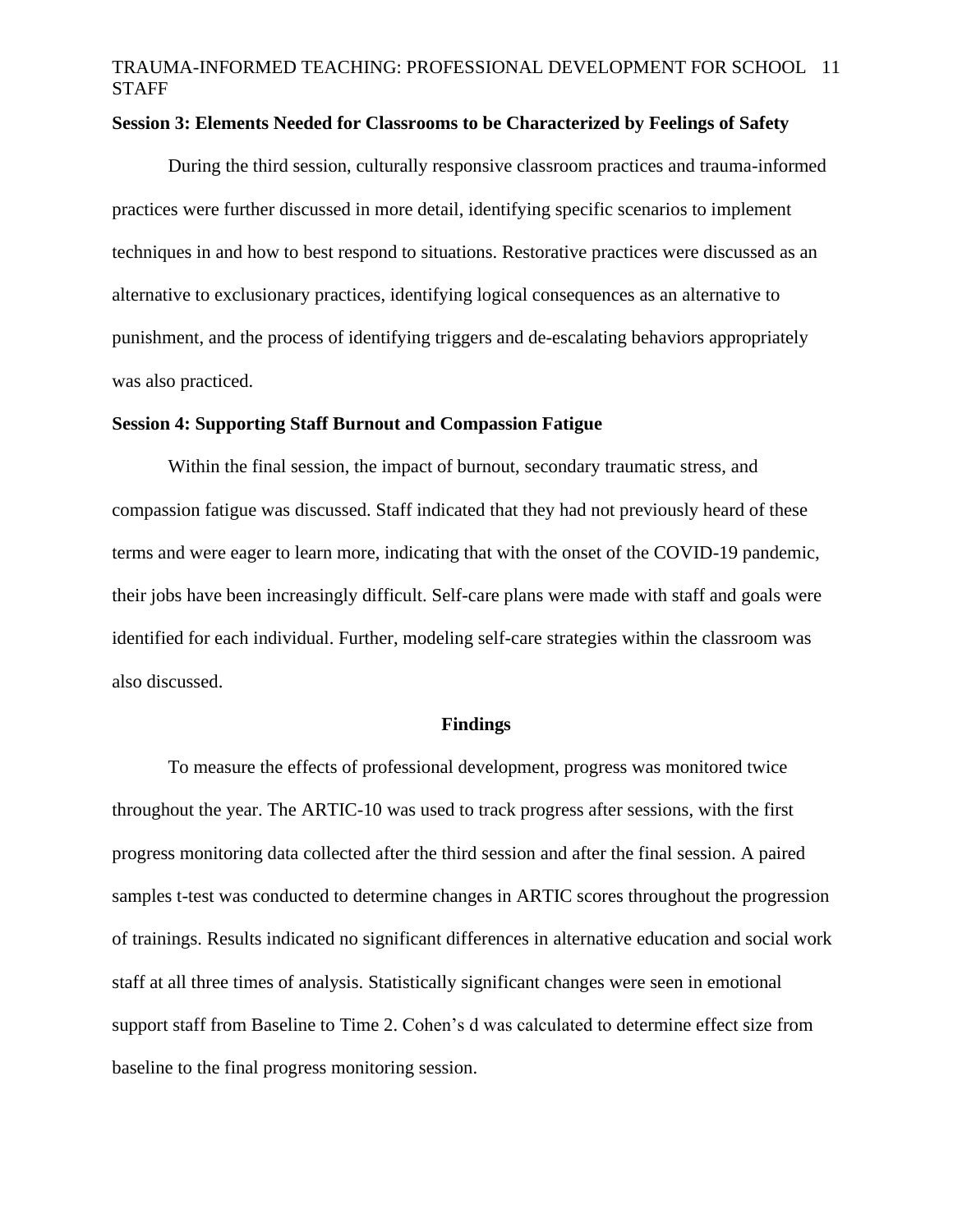# **Table 6**

*Mean ARTIC Scores*

| <b>Mean Scores</b>            | <b>Alternative Education Emotional Support Social Workers</b> |      |      |
|-------------------------------|---------------------------------------------------------------|------|------|
| <b>ARTIC-45</b> (Baseline)    | 5.08                                                          | 4.86 | 5.49 |
| <b>ARTIC-10</b> (December 10) | 5.18                                                          | 5.58 | 5.46 |
| <b>ARTIC-10</b> (February 11) | 5.09                                                          | 5.92 | 5.44 |

### **Alternative Education**

Scores for school personnel within alternative education slightly increased from baseline  $(M=5.08)$  to the first progress check  $(M=5.18)$ , with a slight decrease from the first progress check to the second (M=5.09). However, the changes were non-significant ( $p=0.36$ ), with moderate effect sizes (0.63).

#### **Table 7**

| <b>Paired</b>      | <b>Mean</b> | Std.             |          | df | Significance: |
|--------------------|-------------|------------------|----------|----|---------------|
| <b>Differences</b> |             | <b>Deviation</b> |          |    | One-sided p   |
| Pair: Baseline to  | $-0.02$     | 0.73             | $-0.106$ |    | 0.46          |
| Time 1             |             |                  |          |    |               |
| Pair: Time 1 to    | 0.09        | 0.36             | 0.88     | 11 | 0.20          |
| Time 2             |             |                  |          |    |               |
| Pair: Baseline to  | 0.07        | 0.63             | 0.38     |    | 0.36          |
| Time 2             |             |                  |          |    |               |

### *Paired Samples T-Test: Alternative Education*

## **Emotional Support**

Scores for school personnel within emotional support increased from baseline (M=4.86) to the first progress check (M=5.58) and the second progress check (M=5.92). Changes from baseline to Time 2 were statistically significant ( $p = 0.03$ ) and there was a large effect size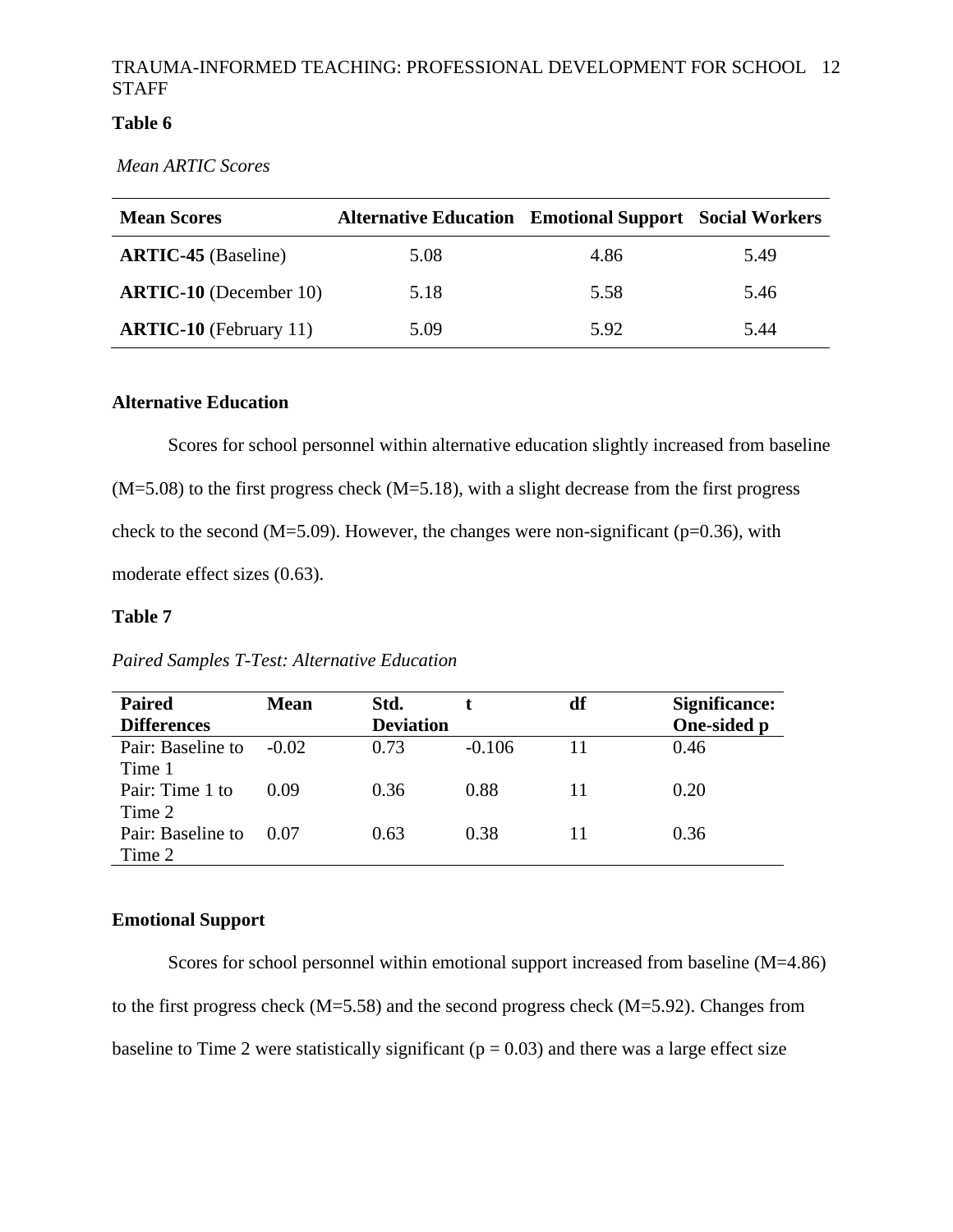(0.85). This upward trend indicates a statistically significant, positive influence on staff attitudes

among emotional support personnel.

### **Table 8**

| <b>Paired</b>      | <b>Mean</b> | Std.             |      | df | Significance: |
|--------------------|-------------|------------------|------|----|---------------|
| <b>Differences</b> |             | <b>Deviation</b> |      |    | One-sided p   |
| Pair: Baseline to  | -0.66       | 0.78             | 1.90 |    | 0.07          |
| Time 1             |             |                  |      |    |               |
| Pair: Time 1 to    | $-0.34$     | 0.58             | 1.32 |    | 0.13          |
| Time 2             |             |                  |      |    |               |
| Pair: Baseline to  | 1.00        | 0.85             | 2.63 |    | 0.03          |
| Time 2             |             |                  |      |    |               |

*Paired Samples T-Test: Emotional Support* 

#### **Social Work**

Scores for social workers slightly decreased from baseline (M=5.49) to the first progress check (M=5.46) and the second progress check (M=5.44). The changes in scores were nonsignificant ( $p=0.48$ ) with small effect size (0.46).

### **Table 9**

*Paired Samples T-Test: Social Work*

| <b>Paired</b>      | <b>Mean</b> | Std.             |         | df | <b>Significance:</b> |
|--------------------|-------------|------------------|---------|----|----------------------|
| <b>Differences</b> |             | <b>Deviation</b> |         |    | One-sided p          |
| Pair: Baseline to  | 0.03        | 0.36             | $-0.21$ | 4  | 0.42                 |
| Time 1             |             |                  |         |    |                      |
| Pair: Time 1 to    | 0.02        | 0.33             | 0.14    |    | 0.45                 |
| Time 2             |             |                  |         |    |                      |
| Pair: Baseline to  | $-0.1$      | 0.47             | $-0.07$ |    | 0.48                 |
| Time 2             |             |                  |         |    |                      |

# **Implications and Limitations**

Results suggest that trainings on TIC may have been professionally meaningful but not statistically significant for all school personnel that participated. Results of data analysis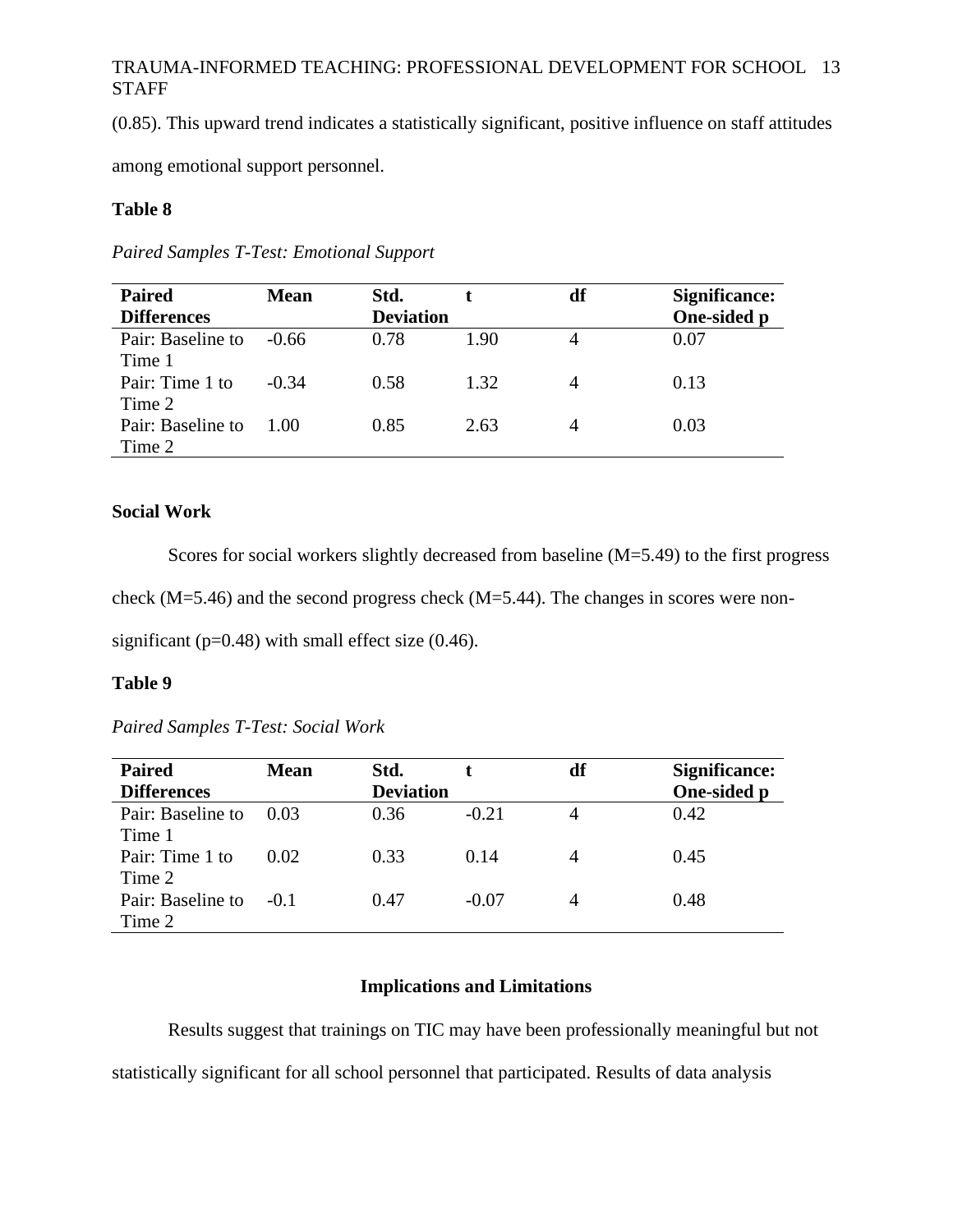indicated a large effect size for emotional support staff with a statistically significant increase from Baseline to Time 2. Both alternative education and social work staff continued to rate neutral feelings towards TIC and did not show statistically significant changes over time. It is also important to consider how truthfully staff answered questionnaires regarding traumainformed practices. Staff verbally indicated feelings of burnout and compassion fatigue, yet these results were not present on baseline surveys. There is likely a discrepancy between what staff are exhibiting and practicing within the classroom versus how they are rating themselves on measures.

This project had some limitations that may have impacted results. Time constraints and professional development presentation format may have impacted the amount of authentic professional development gains that could have been received throughout the training sessions. The virtual nature of some sessions likely impacted staff engagement and retention of information presented. Further, with allowing for four meeting sessions it was essential to cover as much information as possible, which impacted the ability to provide practice opportunities for the skills discussed. It was difficult to ensure that staff had an in depth understanding of information.

Recommendations for future practice include adding observations within the classroom to compare reported attitudes that are followed by behavioral change. Although staff self-reported relatively neutral attitudes regarding TIC and compassion satisfaction, it would be beneficial to observe the implementation of these skills as difficult behaviors arise in real-time. This would allow for a more well-rounded understanding staff skills in implementing TIC and what areas may be of difficulty to them, requiring further support. This information could be compared to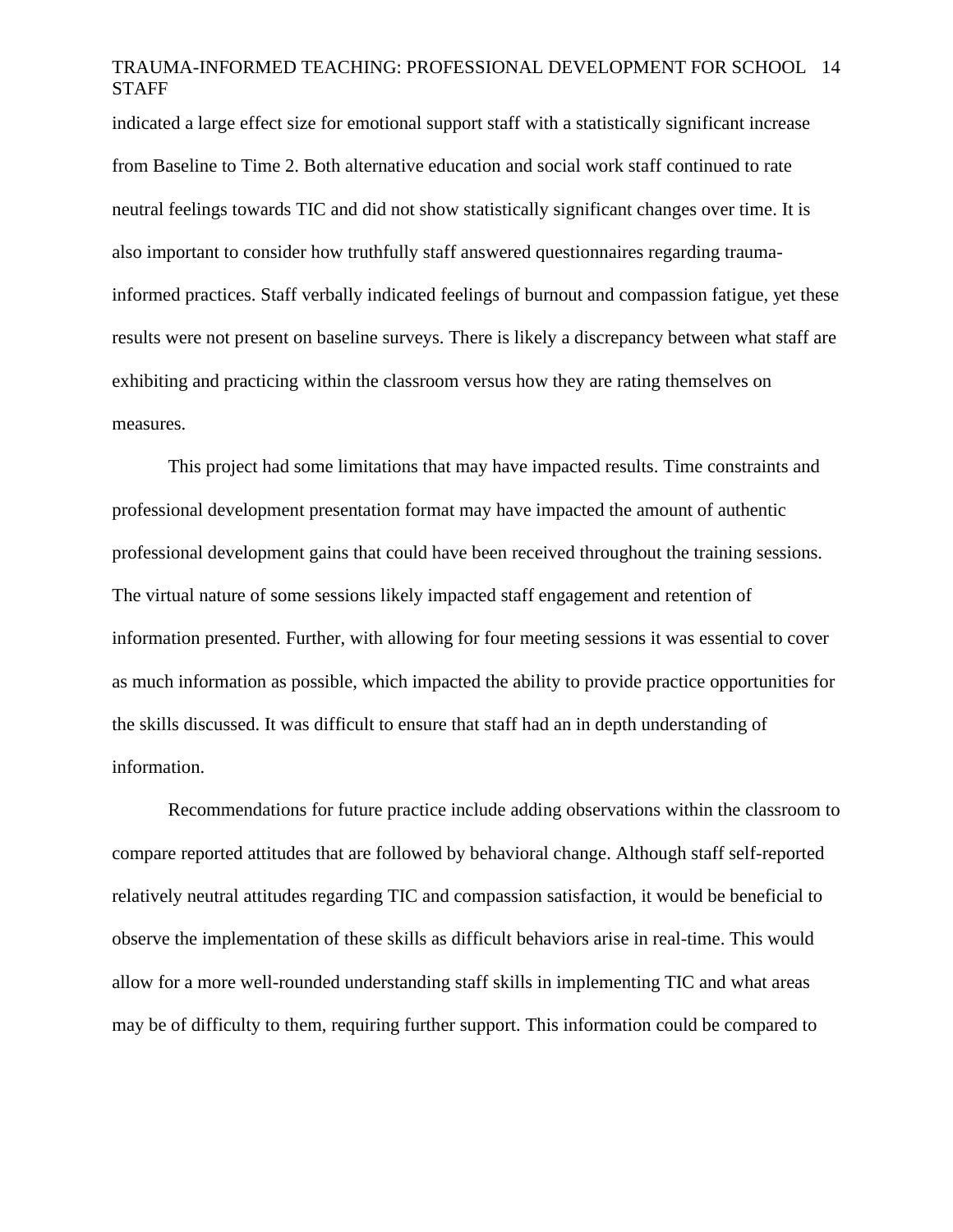the results of self-report measures to identify the areas of discrepancy and address them as needed.

Given that TIC is not routinely taught in teacher training programs, it is understandable that staff may view this as just another fad in education. As such, it should be anticipated that consistent changes from traditional practices to TIC requires progress monitoring. It is expected that ACEs exposure during the COVID-19 isolation period will continue to present schools with new challenges.

#### **Conclusion**

Trauma and ACEs are widely pervasive and can result in a student's disruptions to emotional regulation, social relationships, cognitive development, and their ability to access previously acquired skills and coping abilities (Cavanaugh, 2016; Dvir et al., 2014). These negative experiences can undermine an individual's sense of safety and stability and require a holistic approach to treatment and education. To aid in reducing the lifelong consequences of trauma and ACEs, institutions have moved towards implementing TIC. The implementation of these practices are critical to aid in positive student outcomes, yet school staff feel unprepared to adequately implement such practices.

When providing professional development, it is necessary to consider attitudes as they are important drivers of behaviors. Thus, professional development should address current staff attitudes towards TIC to comprehensively provide meaningful information. Significant positive changes were seen in emotional support attitudes from Baseline to Time 2. Changes in alternative education and social work staff varied, although there were not significant changes in attitudes. Teacher buy-in and trust of the professional development team may have contributed to staff reporting attitudes that are discrepant from their current classroom behaviors and feelings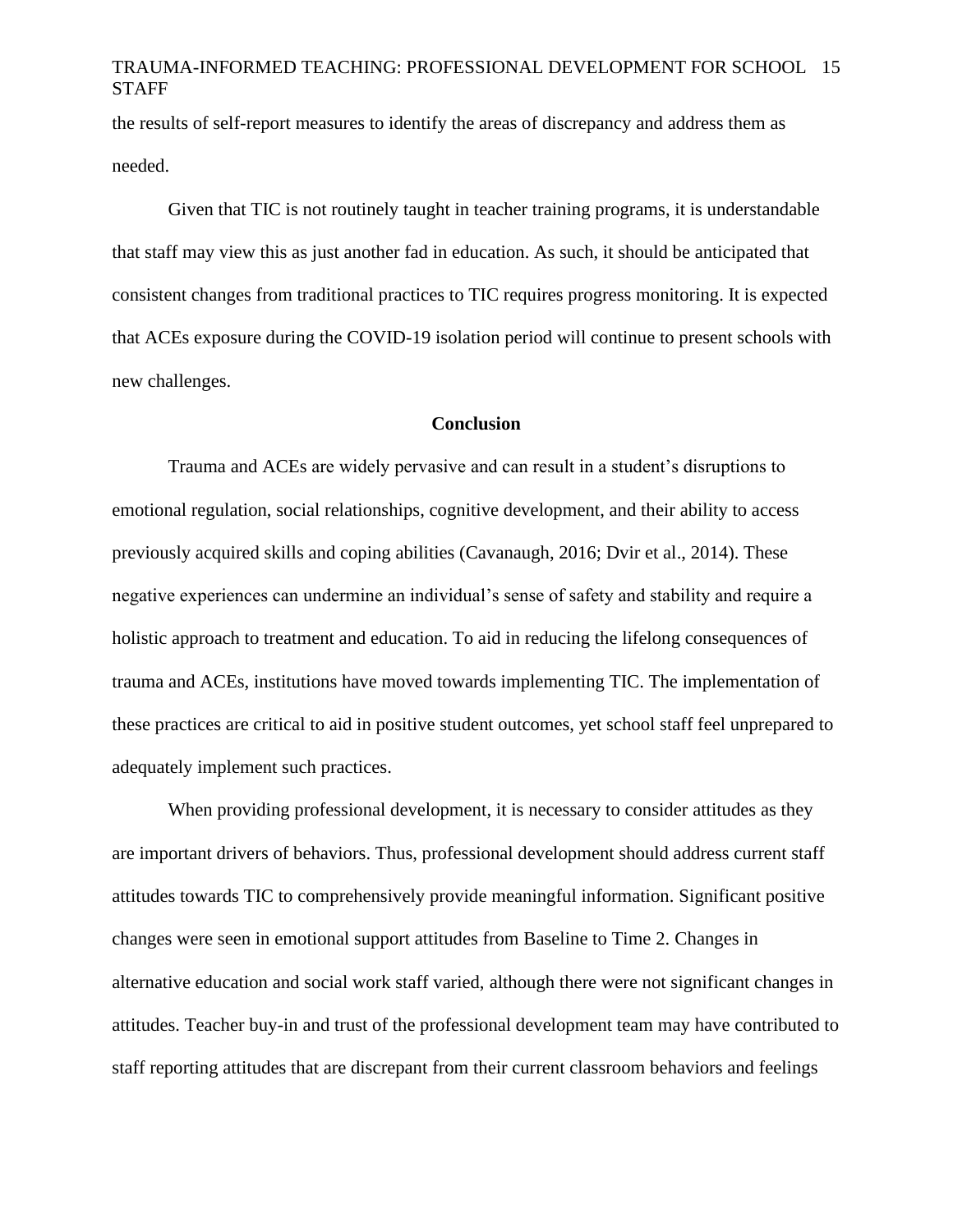towards TIC. Future directions should examine teacher buy-in and include classroom

observations to identify discrepancies between self-report measures and implemented classroom

practices.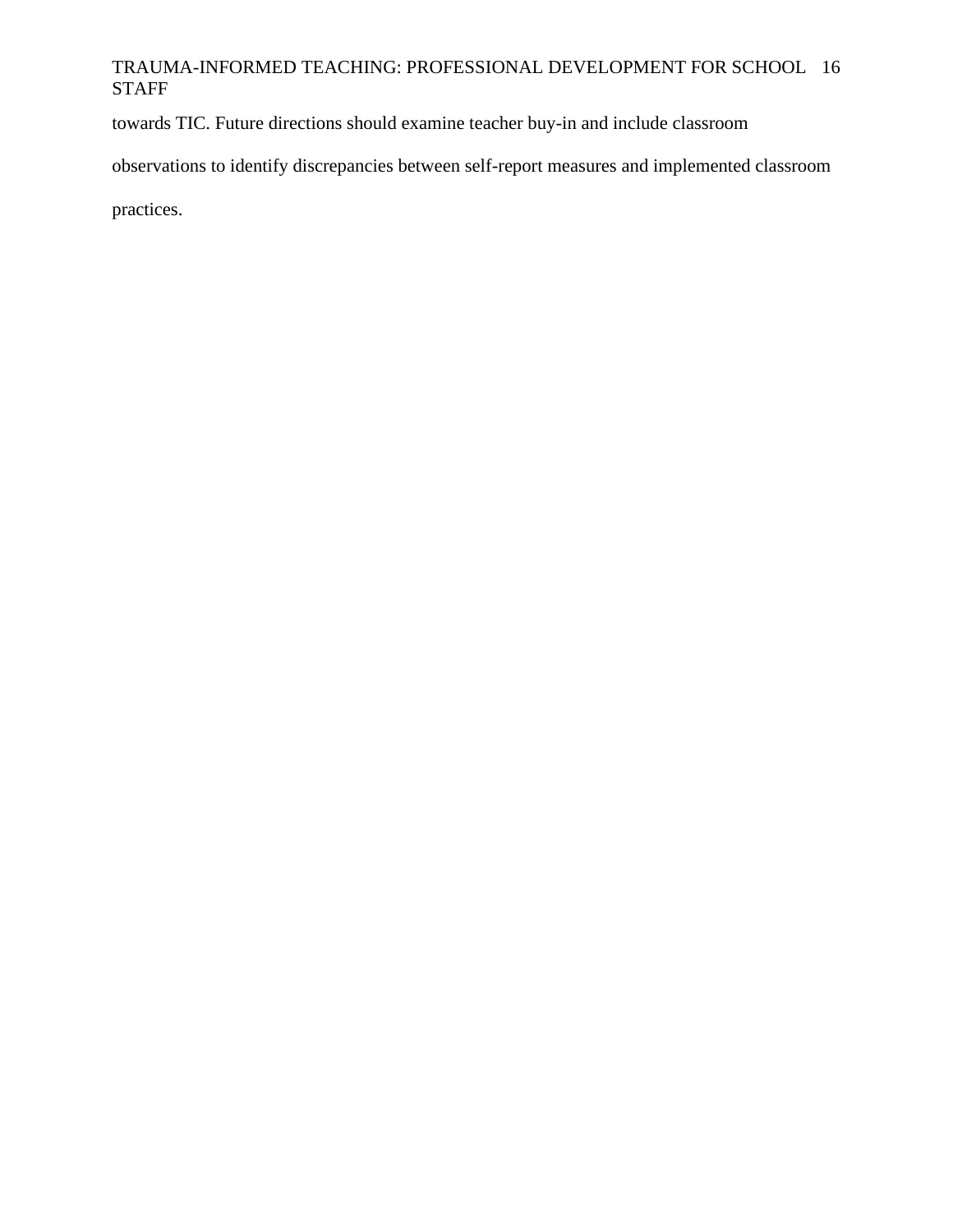# **References**

About the CDC-Kaiser ACE Study | Violence Prevention |Injury Center | CDC. (2021). <https://www.cdc.gov/violenceprevention/aces/about.html>

- Abraham-Cook, S. (2012). The prevalence and correlates of compassion fatigue, compassion satisfaction, and burnout among teachers working in high-poverty urban public schools*. ProQuest Dissertations & Theses Global.*
- Baker, C. N., Brown, S. M., Wilcox, P. D., Overstreet, S., and Arora, P. (2015). Development and psychometric evaluation of the Attitudes Related to Trauma-Informed Care (ARTIC) Scale. *School Mental Health, 8,* 61-76. doi: 10.1007/s12310-015-9161-0.
- Cavanaugh, B., 2016. Trauma-Informed Classrooms and Schools. *Beyond Behavior*, 25(2), pp.41-46. <https://journals.sagepub.com/doi/abs/10.1177/107429561602500206>
- Dvir, Y., Ford, J. D., Hill, M., & Frazier, J. A. (2014). Childhood maltreatment, emotional dysregulation, and psychiatric comorbidities. *Harvard review of psychiatry*, *22*(3), 149–161. https://doi.org/10.1097
- Maring, E. and Koblinsky, S. (2012). Teachers' challenges, strategies, and support needs in schools affected by community violence: A qualitative study. *Journal of School of Health, 83*(6), 379-388. doi:10.1111/josh.12041.
- Pennsylvania Department of Education (March 2013). 2013-15 Alternative education for disruptive youth program guidelines. *Bureau of Teaching and Learning*.
- Substance Abuse and Mental Health Services Administration. SAMHSA's concept of trauma and guidance for a trauma-informed approach. HHS Publication No. (SMA) 14-4884. Rockville, MD: Substance Abuse and Mental Health Services Administration, 2014.